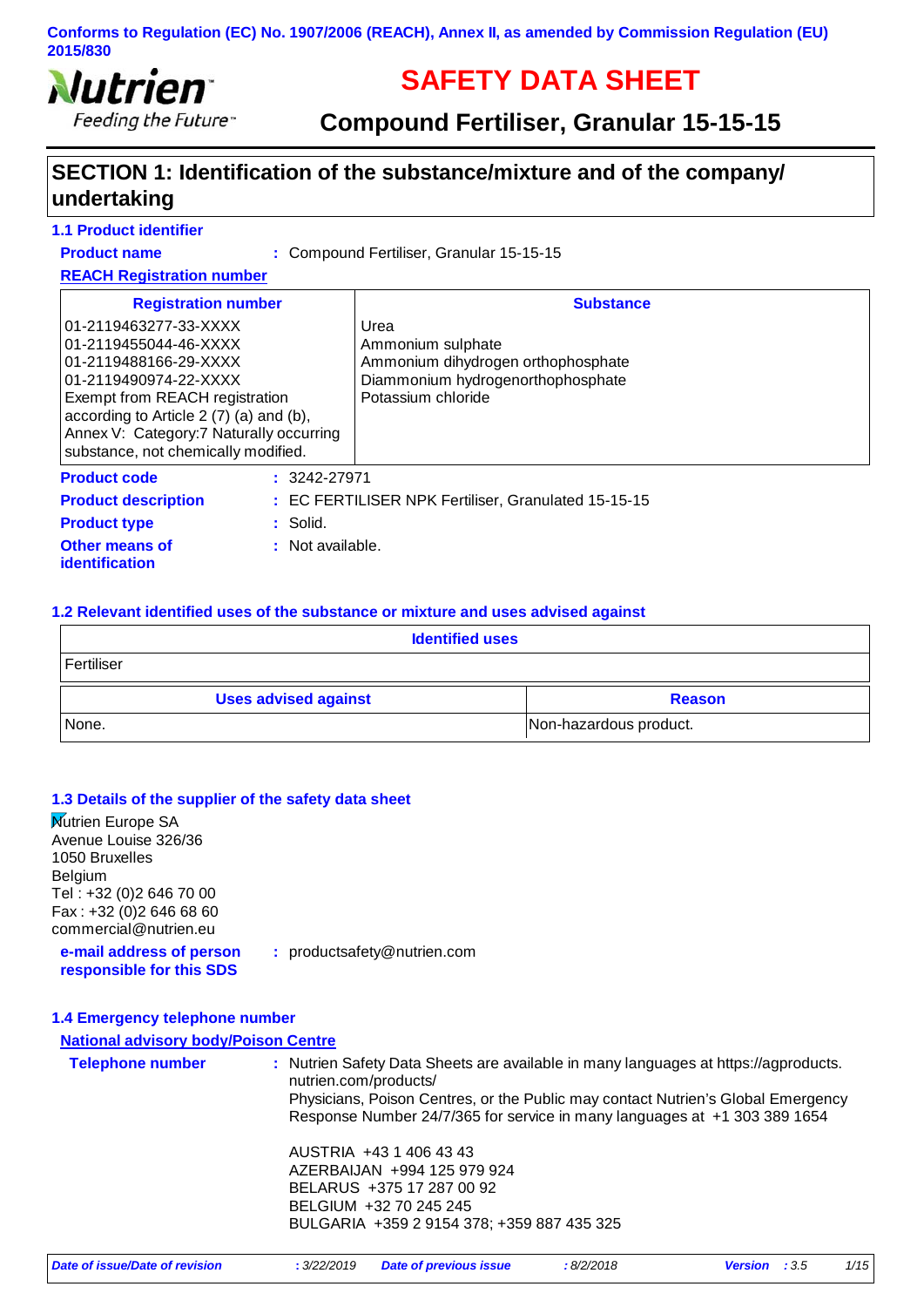*Compound Fertiliser, Granular 15-15-15*

### **SECTION 1: Identification of the substance/mixture and of the company/ undertaking**

| CROATIA +358 1 2348 342                                                  |
|--------------------------------------------------------------------------|
|                                                                          |
| CZECH REPUBLIC +420 22 49 192 93                                         |
| DENMARK +45 82 12 12 12                                                  |
| ESTONIA 16662; +372 62 69 379                                            |
| FINLAND +358 9 471977                                                    |
| <b>FRANCE</b>                                                            |
| Angers +33 (0) 2 41 48 21 21                                             |
|                                                                          |
| Bordeaux +33 (0) 5 56 96 40 80                                           |
| Lille 0800 59 59 59 (national callers)                                   |
| Lyon +33 (0) 4 72 11 69 11                                               |
| Marseille +33 (0)4 91 75 25 25                                           |
| Nancy +33 (0) 3 83 22 50 50                                              |
|                                                                          |
| Paris +33 (0) 1 40 05 48 48                                              |
| Rennes +33 (0) 2 99 59 22 22                                             |
| Strasbourg +33 (0) 3 88 37 37 37                                         |
| Toulouse +33 (0) 5 61 77 74 47                                           |
| GEORGIA +995 99 53 33 20                                                 |
|                                                                          |
| <b>GERMANY</b>                                                           |
| Berlin +49 30 192 40                                                     |
| Bonn +49 228 192 40                                                      |
| Erfurt +49 361 730 730                                                   |
| Freiburg +49 761 192 40                                                  |
| Goettingen +49 551 192 40                                                |
|                                                                          |
| Homburg (Saar) +49 6841 192 40                                           |
| Mainz +49 6131 192 40                                                    |
| Munich +49 89 192 40                                                     |
| GREECE +30 21 07 79 37 77                                                |
| HUNGARY +36 80 20 11 99                                                  |
|                                                                          |
| ICELAND +354 543 22 22                                                   |
| IRELAND +353 1 837 9964 (medical professionals) +353 1 809 2166 (public) |
| ISRAEL +972 4 854 19 00                                                  |
| <b>ITALY</b>                                                             |
| Bergamo +39 800 883 300                                                  |
| Firenze +39 55 794 7819                                                  |
|                                                                          |
| Foggia +39 881 732 326                                                   |
| Genoa +39 10 563 62 45                                                   |
| Milan +39 02 6610 1029                                                   |
| Padova +39 49 827 50 78                                                  |
| Pavia +39 38 224 444                                                     |
|                                                                          |
| Rome +39 06 305 43 43                                                    |
| Turin +39 011 663 7637                                                   |
| KAZAKHSTAN +7 3272 925 868                                               |
| LITHUANIA +370 5 236 20 52; +370 687 533 78                              |
| NETHERLANDS +31 30 274 88 88                                             |
| NORWAY +47 22 59 13 00                                                   |
|                                                                          |
| <b>POLAND</b>                                                            |
| Gdansk +48 58 682 04 04                                                  |
| Krakow +48 12 411 99 99                                                  |
| Lòdz +48 42 63 14 724                                                    |
| Sosnowiec +48 32 266 11 45                                               |
|                                                                          |
| Warszawa +48 22 619 66 54                                                |
| Wroclaw +48 71 343 30 08                                                 |
| PORTUGAL 808 250 143 (national callers)                                  |
| ROMANIA +402 212 106 282                                                 |
|                                                                          |
| <b>RUSSIAN FEDERATION</b>                                                |
| Ekaterinburg +7 343 229 98 57                                            |
| Moscow +7 495 628 1687                                                   |
| Saint-Petersburg +7 921 757 3228                                         |
|                                                                          |
|                                                                          |
| SERBIA +381 11 3608 440                                                  |
| SLOVAKIA +421 2 5477 4166<br>SLOVENIA +386 41 635 500                    |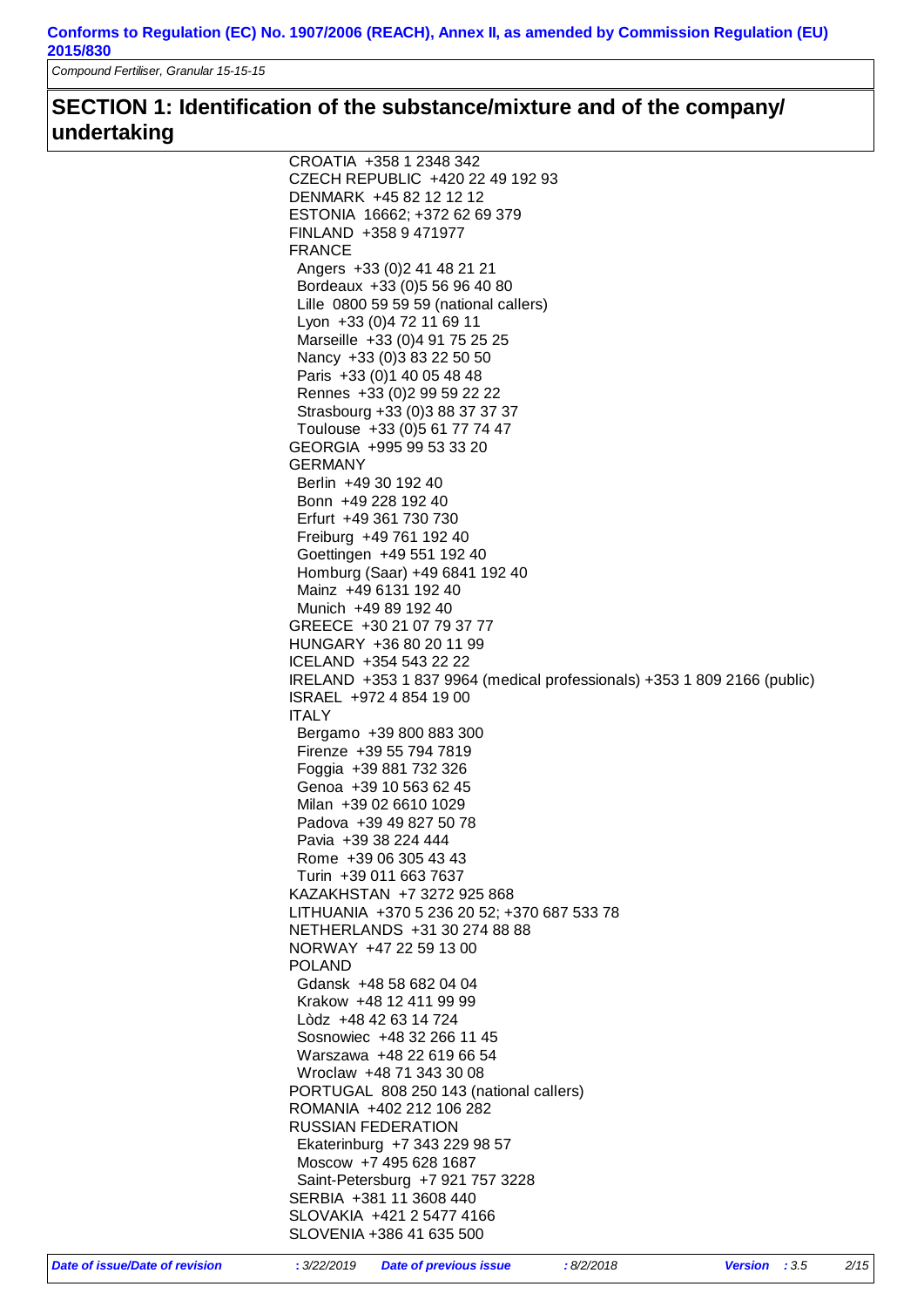*Compound Fertiliser, Granular 15-15-15*

### **SECTION 1: Identification of the substance/mixture and of the company/ undertaking**

|                           | SPAIN +34 91 562 0420                                  |  |
|---------------------------|--------------------------------------------------------|--|
|                           | SWEDEN 112 (national callers); +46 (0)10 456 6700      |  |
|                           | SWITZERLAND +41 44 251 51 51 (in Switzerland dial 145) |  |
|                           | THE FORMER YUGOSLAVIA +38 923 147 635                  |  |
|                           | TURKEY +90 0312 433 70 01 or 0 800 314 7900            |  |
|                           | UNITED KINGDOM                                         |  |
| Belfast 844 892 0111      |                                                        |  |
|                           | Birmingham 844 892 0111                                |  |
|                           | Edinburgh 844 892 0111                                 |  |
|                           | Newcastle Upon Tyne +44 191 2606182; +44 191 2606180   |  |
|                           | Penarth 844 892 0111                                   |  |
| <b>Supplier</b>           |                                                        |  |
| <b>Telephone number</b>   | : Mutrien Europe SA                                    |  |
|                           | <b>EMERGENCY TELEPHONE NUMBERS:</b>                    |  |
|                           | Transportation: 00-1-303-389-1654                      |  |
|                           | Medical: 00-1-303-389-1654                             |  |
| <b>Hours of operation</b> | : 24/7/365                                             |  |

## **SECTION 2: Hazards identification**

#### **2.1 Classification of the substance or mixture Product definition : Mixture**

**Classification according to Regulation (EC) No. 1272/2008 [CLP/GHS]** Not classified.

See Section 11 for more detailed information on health effects and symptoms. See Section 16 for the full text of the H statements declared above. The product is NOT classified as hazardous according to Regulation (EC) 1272/2008 as amended.

# **2.2 Label elements**

**Hazard pictograms :**



| <b>Signal word</b>                                                                                                                                              | : Not applicable.                                                                                                                |
|-----------------------------------------------------------------------------------------------------------------------------------------------------------------|----------------------------------------------------------------------------------------------------------------------------------|
| <b>Hazard statements</b>                                                                                                                                        | : Not applicable.                                                                                                                |
| <b>Precautionary statements</b>                                                                                                                                 |                                                                                                                                  |
| <b>General</b>                                                                                                                                                  | : Read label before use. Keep out of reach of children. If medical advice is needed,<br>have product container or label at hand. |
| <b>Prevention</b>                                                                                                                                               | : Not applicable.                                                                                                                |
| <b>Response</b>                                                                                                                                                 | : Not applicable.                                                                                                                |
| <b>Storage</b>                                                                                                                                                  | : Not applicable.                                                                                                                |
| <b>Disposal</b>                                                                                                                                                 | : Not applicable.                                                                                                                |
| <b>Supplemental label</b><br>elements                                                                                                                           | : Safety data sheet available on request.                                                                                        |
| <b>Annex XVII - Restrictions</b><br>on the manufacture.<br>placing on the market and<br>use of certain dangerous<br>substances, mixtures and<br><b>articles</b> | : Not applicable.                                                                                                                |
| <b>Special packaging requirements</b>                                                                                                                           |                                                                                                                                  |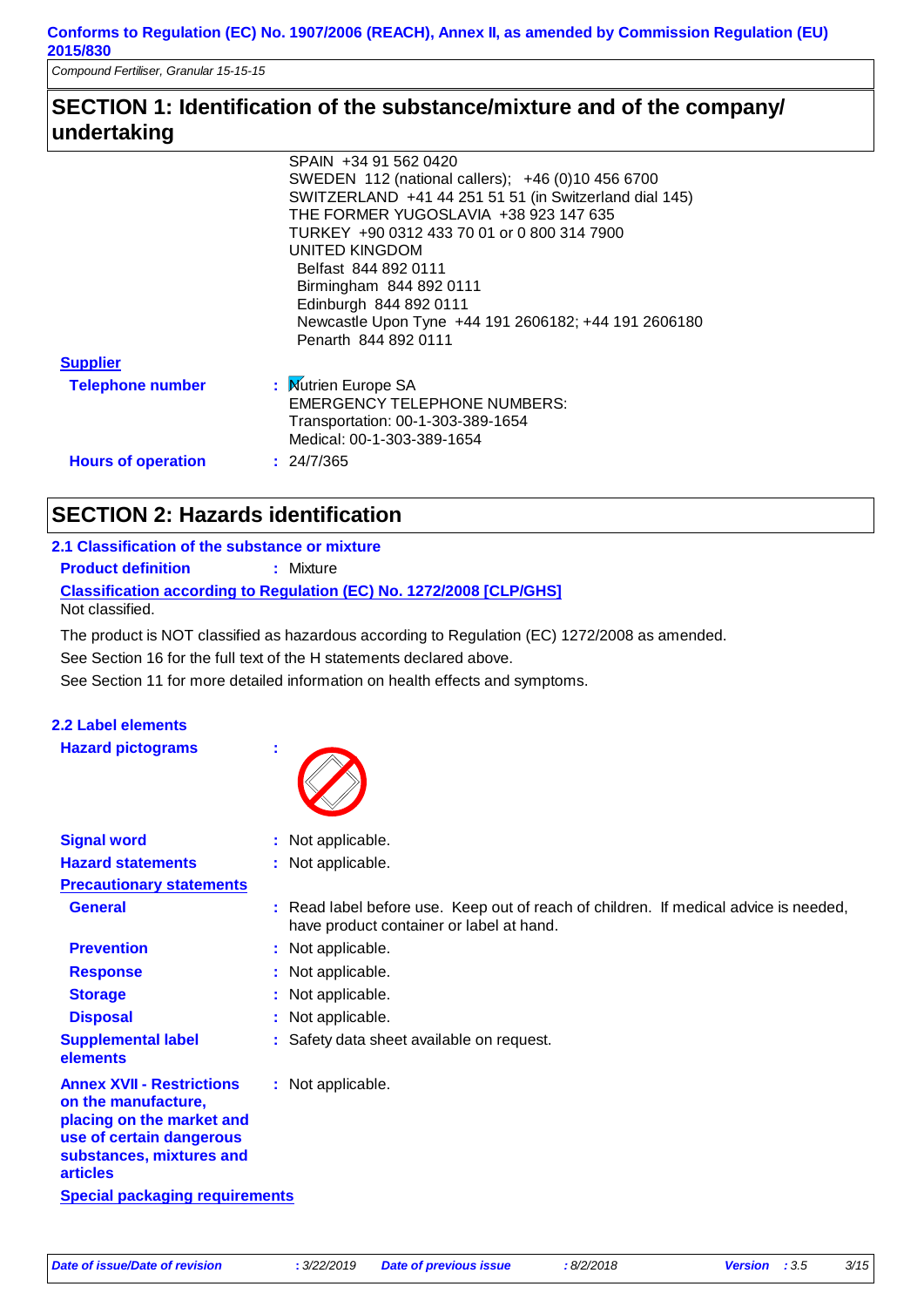*Compound Fertiliser, Granular 15-15-15*

### **SECTION 2: Hazards identification**

**Containers to be fitted with child-resistant fastenings** : Not applicable. **Tactile warning of danger : Not applicable.** 

#### **2.3 Other hazards**

**Other hazards which do : not result in classification** : Not available.

### **SECTION 3: Composition/information on ingredients**

| <b>Product/ingredient name</b>        | <b>Identifiers</b>                                                             | $\frac{9}{6}$ | <b>Regulation (EC) No.</b><br>1272/2008 [CLP] | <b>Type</b> |
|---------------------------------------|--------------------------------------------------------------------------------|---------------|-----------------------------------------------|-------------|
| Ammonium sulphate                     | REACH Reg.<br>#01-2119455044-46-XXXX<br>EC No.:231-984-1<br>CAS #: 7783-20-2   | 28-40         | Non-hazardous<br>substance.                   | [A]         |
| Potassium chloride                    | EC No.: 231-211-8<br>CAS #: 7447-40-7                                          | 25            | Non-hazardous<br>substance.                   | [A}         |
| Diammonium<br>hydrogenorthophosphate  | REACH Reg.#:<br>01-2119490974-22-XXXX<br>EC No.: 231-987-8<br>CAS: 7783-28-0   | $10 - 23$     | Non-hazardous<br>substance.                   | [A]         |
| Ammonium dihydrogen<br>orthophosphate | REACH Reg.#:<br>01-2119488166-29-XXXX<br>EC No.: 231-764-5<br>CAS #: 7722-76-1 | $5 - 16$      | Non-hazardous<br>substance.                   | [A]         |
| Urea                                  | REACH Reg.#:<br>01-2119463277-33-XXXX<br>EC No.: 200-315-5<br>$CAS$ #: 57-13-6 | $2 - 6$       | Non-hazardous<br>substance.                   | [A]         |

There are no additional ingredients present which, within the current knowledge of the supplier and in the concentrations applicable, are classified as hazardous to health or the environment, are PBTs, vPvBs or Substances of equivalent concern, or have been assigned a workplace exposure limit and hence require reporting in this section.

Type

[A] Constituent

[B] Impurity

[C] Stabilising additive

Occupational exposure limits, if available, are listed in Section 8.

### **SECTION 4: First aid measures**

| <b>4.1 Description of first aid measures</b>                                                                                                                                                                                                                                                                                                                                                     |
|--------------------------------------------------------------------------------------------------------------------------------------------------------------------------------------------------------------------------------------------------------------------------------------------------------------------------------------------------------------------------------------------------|
| : May cause irritation due to mechanical action. Immediately flush eyes with plenty of<br>water, occasionally lifting the upper and lower eyelids. Check for and remove any<br>contact lenses. Continue to rinse for at least 10 minutes. Get medical attention if<br>irritation occurs.                                                                                                         |
| : No special measures are typically indicated. Get medical attention if adverse health<br>effects persist or are severe. If unconscious, place in recovery position and get<br>medical attention immediately. Maintain an open airway. Loosen tight clothing such<br>as a collar, tie, belt or waistband. In case of inhalation of decomposition products in a<br>fire, symptoms may be delayed. |
| : Wash with soap and water.                                                                                                                                                                                                                                                                                                                                                                      |
|                                                                                                                                                                                                                                                                                                                                                                                                  |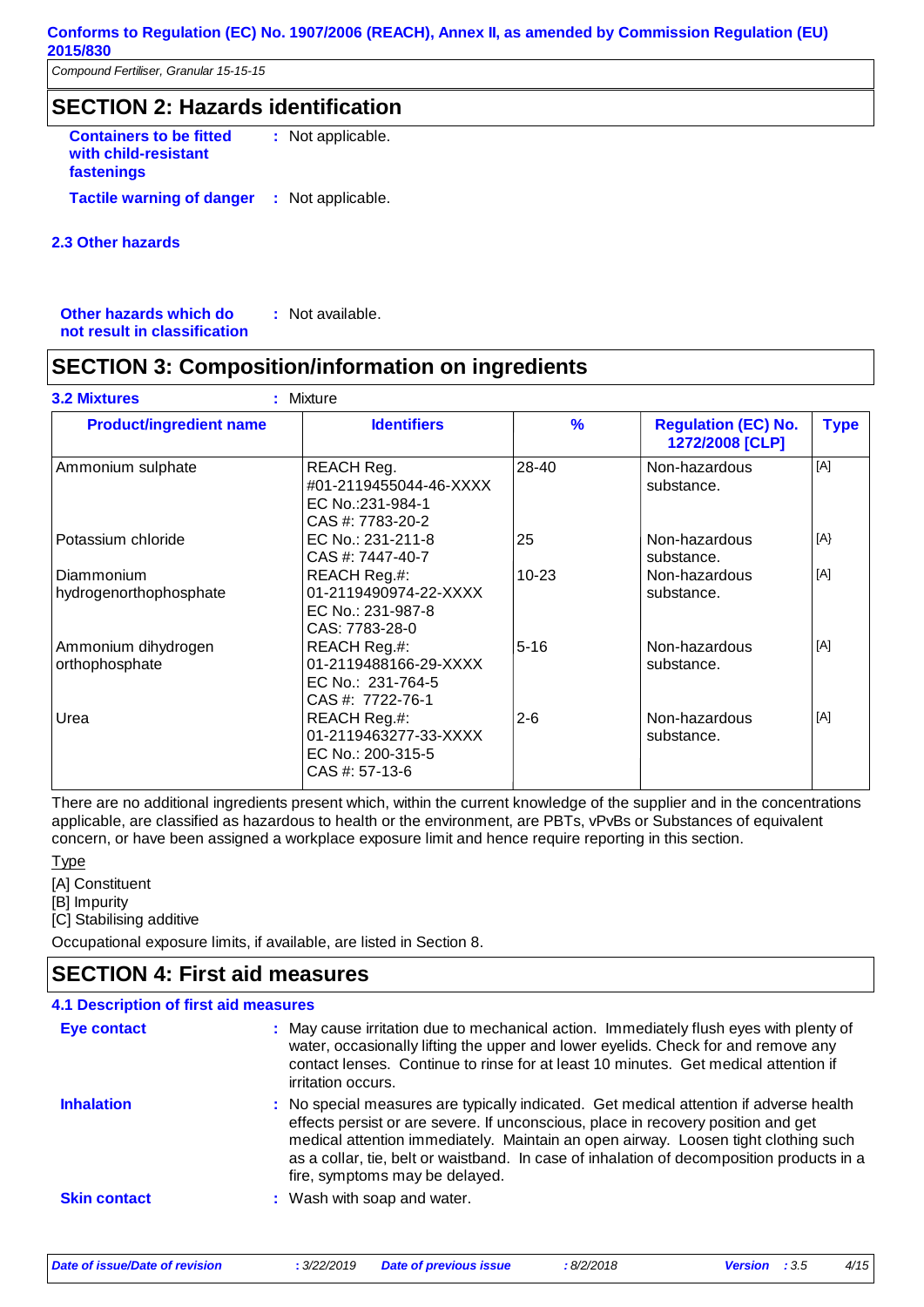*Compound Fertiliser, Granular 15-15-15*

### **SECTION 4: First aid measures**

| <b>Ingestion</b>                  | : Wash out mouth with water. If material has been swallowed and the exposed person<br>is conscious, give small quantities of water to drink. Do not induce vomiting unless<br>directed to do so by medical personnel. Get medical attention if adverse health<br>effects persist or are severe. |
|-----------------------------------|-------------------------------------------------------------------------------------------------------------------------------------------------------------------------------------------------------------------------------------------------------------------------------------------------|
| <b>Protection of first-aiders</b> | : No action shall be taken involving any personal risk or without suitable training.<br>Mouth-to-mouth resuscitation of oral exposure patients is not recommended. First-<br>aiders with contaminated clothing should be properly decontaminated.                                               |

#### **4.2 Most important symptoms and effects, both acute and delayed**

| <b>Over-exposure signs/symptoms</b> |                                                  |  |  |
|-------------------------------------|--------------------------------------------------|--|--|
| Eye contact                         | : May cause irritation due to mechanical action. |  |  |
| <b>Inhalation</b>                   | : No specific data.                              |  |  |

| <b>Skin contact</b> | : No specific data. |
|---------------------|---------------------|
|                     |                     |

**Ingestion** No specific data. **:**

#### **4.3 Indication of any immediate medical attention and special treatment needed**

| <b>Notes to physician</b>  | : Treat symptomatically. Contact poison treatment specialist immediately if large<br>quantities have been ingested or inhaled. In case of inhalation of decomposition<br>products in a fire, symptoms may be delayed. The exposed person may need to be<br>kept under medical surveillance for 48 hours. For professional, multilingual, medical<br>support, in case of medical emergencies involving Nutrien products, telephone the<br>Nutrien global 24 hour Emergency Number: 00-1-303-389-1654. |
|----------------------------|------------------------------------------------------------------------------------------------------------------------------------------------------------------------------------------------------------------------------------------------------------------------------------------------------------------------------------------------------------------------------------------------------------------------------------------------------------------------------------------------------|
| <b>Specific treatments</b> | : No specific treatment.                                                                                                                                                                                                                                                                                                                                                                                                                                                                             |

### **SECTION 5: Firefighting measures**

| 5.1 Extinguishing media                                   |                                                                                                                                                                                                                                                                                                                                                                                               |
|-----------------------------------------------------------|-----------------------------------------------------------------------------------------------------------------------------------------------------------------------------------------------------------------------------------------------------------------------------------------------------------------------------------------------------------------------------------------------|
| <b>Suitable extinguishing</b><br>media                    | : Non-flammable. Material will not burn. Use an extinguishing agent suitable for the<br>surrounding fire.                                                                                                                                                                                                                                                                                     |
| <b>Unsuitable extinguishing</b><br>media                  | : None known.                                                                                                                                                                                                                                                                                                                                                                                 |
| 5.2 Special hazards arising from the substance or mixture |                                                                                                                                                                                                                                                                                                                                                                                               |
| <b>Hazards from the</b><br>substance or mixture           | : Fire water contaminated with this material must be contained and prevented from<br>being discharged to any waterway, sewer or drain.                                                                                                                                                                                                                                                        |
| <b>Hazardous combustion</b><br>products                   | : Decomposition products may include the following materials:<br>sulfur oxides<br>nitrogen oxides                                                                                                                                                                                                                                                                                             |
| <b>5.3 Advice for firefighters</b>                        |                                                                                                                                                                                                                                                                                                                                                                                               |
| <b>Special protective actions</b><br>for fire-fighters    | : Promptly isolate the scene by removing all persons from the vicinity of the incident if<br>there is a fire. No action shall be taken involving any personal risk or without suitable<br>training. This material is very toxic to aquatic organisms. Fire water contaminated<br>with this material must be contained and prevented from being discharged to any<br>waterway, sewer or drain. |
| <b>Special protective</b><br>equipment for fire-fighters  | : Fire-fighters should wear appropriate protective equipment and self-contained<br>breathing apparatus (SCBA) with a full face-piece operated in positive pressure<br>mode. Clothing for fire-fighters (including helmets, protective boots and gloves)<br>conforming to European standard EN 469 will provide a basic level of protection for<br>chemical incidents.                         |
| <b>Additional information</b>                             | : No specific fire or explosion hazard.                                                                                                                                                                                                                                                                                                                                                       |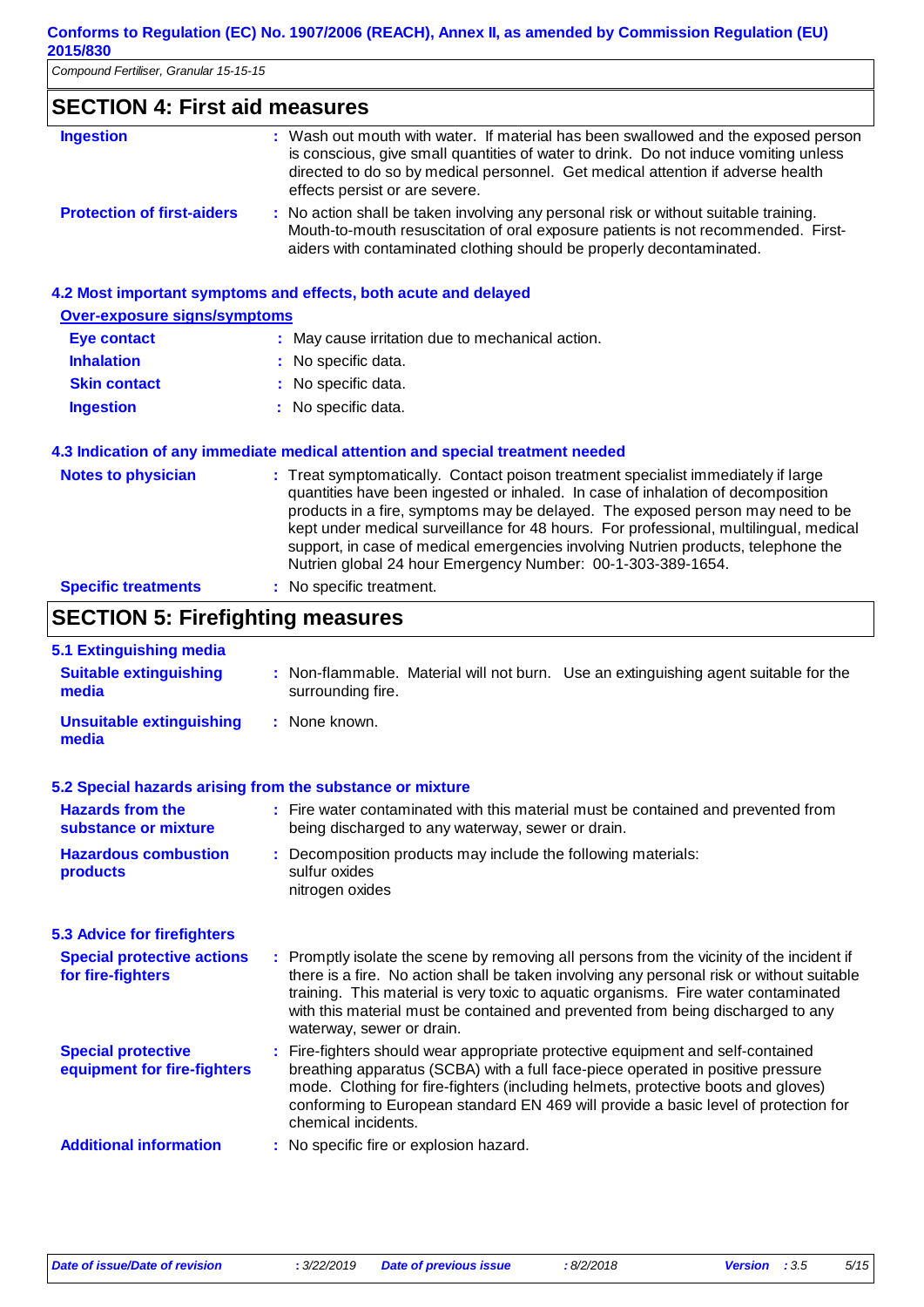### **SECTION 6: Accidental release measures**

|                                                          | 6.1 Personal precautions, protective equipment and emergency procedures                                                                                                                                                                                                                             |
|----------------------------------------------------------|-----------------------------------------------------------------------------------------------------------------------------------------------------------------------------------------------------------------------------------------------------------------------------------------------------|
| For non-emergency<br>personnel                           | : No action shall be taken involving any personal risk or without suitable training. Keep<br>unnecessary and unprotected personnel from entering. Provide adequate ventilation.<br>Wear appropriate respirator when ventilation is inadequate. Put on appropriate<br>personal protective equipment. |
| For emergency responders                                 | : May be harmful to the environment if released in large quantities. See also the<br>information in "For non-emergency personnel".                                                                                                                                                                  |
| <b>6.2 Environmental</b><br>precautions                  | : Avoid dispersal of spilt material and runoff and contact with soil, waterways, drains<br>and sewers. Inform the relevant authorities if the product has caused adverse<br>impacts (sewers, waterways, soil or air). Water polluting material. Collect spillage.                                   |
| 6.3 Methods and material for containment and cleaning up |                                                                                                                                                                                                                                                                                                     |
| <b>Small spill</b>                                       | : Move containers from spill area. Use appropriate equipment to put the spilled<br>substance in a container for reuse or disposal. Recover the material and use it for its<br>intended purpose.<br>or                                                                                               |
|                                                          | Place spilt material in an appropriate container for disposal. Dispose of via a<br>licensed waste disposal contractor.                                                                                                                                                                              |
| <b>Large spill</b>                                       | : No additional information.                                                                                                                                                                                                                                                                        |
| 6.4 Reference to other<br><b>sections</b>                | : See Section 1 for emergency contact information.<br>See Section 8 for information on appropriate personal protective equipment.<br>See Section 13 for additional waste treatment information.                                                                                                     |

### **SECTION 7: Handling and storage**

The information in this section contains generic advice and guidance.

#### **7.1 Precautions for safe handling**

| <b>Protective measures</b>                       | : Do not ingest. Avoid release to the environment. Keep in the original container or an<br>approved alternative made from a compatible material, kept tightly closed when not<br>in use. Hygroscopic. Keep container tightly closed.                                                                                                                          |
|--------------------------------------------------|---------------------------------------------------------------------------------------------------------------------------------------------------------------------------------------------------------------------------------------------------------------------------------------------------------------------------------------------------------------|
| <b>Advice on general</b><br>occupational hygiene | : Eating, drinking and smoking should be prohibited in areas where this material is<br>handled, stored and processed. Workers should wash hands and face before eating,<br>drinking and smoking. Remove contaminated clothing and protective equipment<br>before entering eating areas. See also Section 8 for additional information on<br>hygiene measures. |

#### **7.2 Conditions for safe storage, including any incompatibilities**

Store in accordance with local regulations. May form steep piles that can collapse without warning when stored in bulk. Avoid forming steep slopes when removing product. Ensure that bulk bags or smaller packaged products stored in tiers are stacked, racked, blocked, interlocked, or otherwise secured to prevent sliding, rolling, or collapse. Use caution when opening truck or railcar doors as product may have shifted during transport.

Must be stored in a dry location. Absorbs moisture on long-term storage under high humidity conditions. Store away from incompatible materials (see Section 10). When product is stored in sealable containers, keep container tightly closed and sealed until ready for use. Sealable containers that have been opened must be carefully resealed and kept upright to prevent leakage. Do not store in unlabeled containers.

| 7.3 Specific end use(s) |  |  |  |
|-------------------------|--|--|--|
|-------------------------|--|--|--|

Fertiliser.

**Recommendations : Industrial sector specific : solutions**

: Not applicable. Non-hazardous product.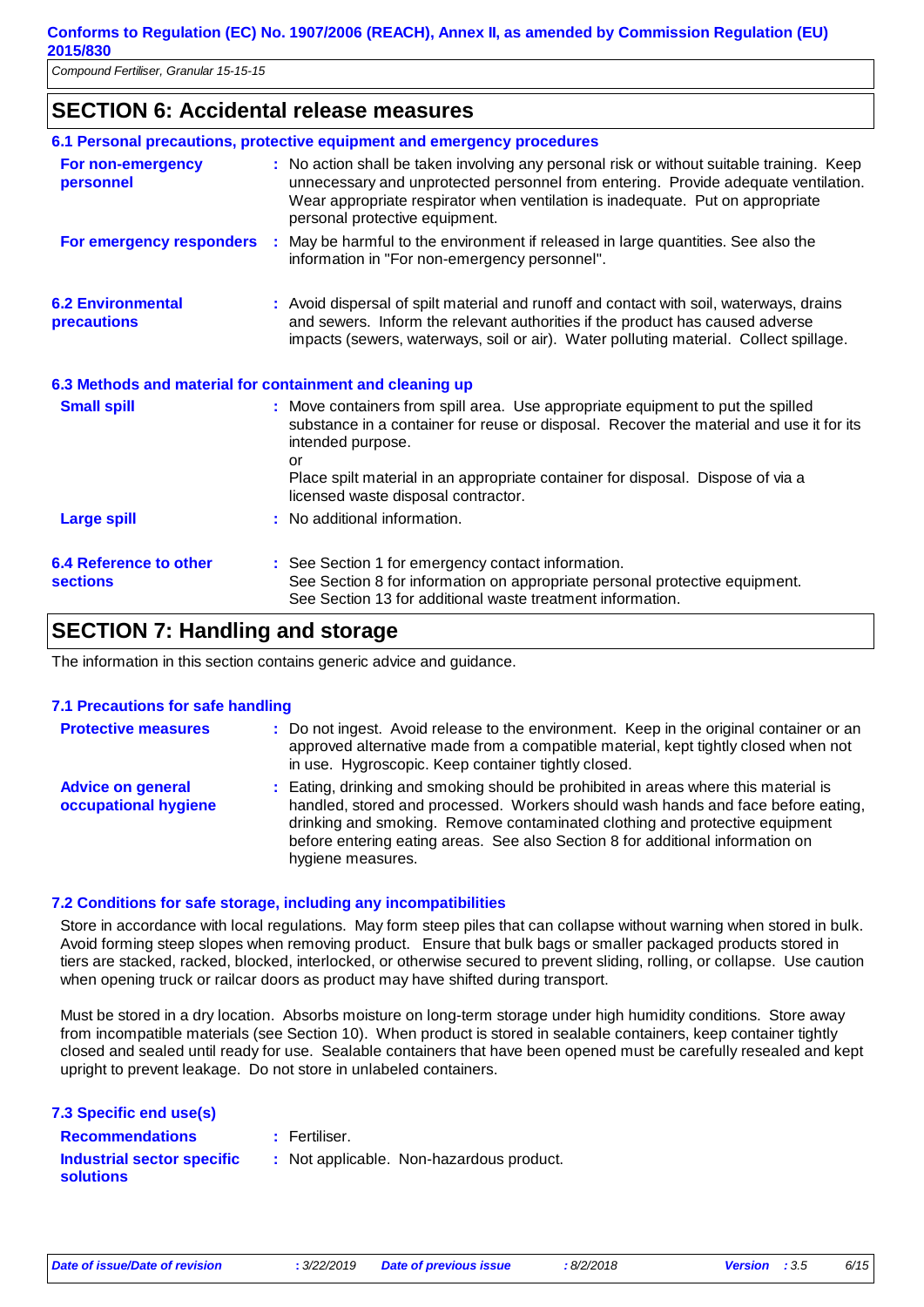### **SECTION 8: Exposure controls/personal protection**

#### **8.1 Control parameters**

#### **Occupational exposure limits**

| <b>Product/ingredient name</b><br>No exposure limit value known. |             | <b>Exposure limit values</b>                                                                                                                                                                                                                                                                                                                                                                                                                                                                                  |  |  |
|------------------------------------------------------------------|-------------|---------------------------------------------------------------------------------------------------------------------------------------------------------------------------------------------------------------------------------------------------------------------------------------------------------------------------------------------------------------------------------------------------------------------------------------------------------------------------------------------------------------|--|--|
|                                                                  |             | Check your local regulations to determine if exposure limits exist for<br>soluble dusts.                                                                                                                                                                                                                                                                                                                                                                                                                      |  |  |
| <b>Recommended monitoring</b><br><b>procedures</b>               | substances. | : If this product contains ingredients with exposure limits, personal, workplace<br>atmosphere or biological monitoring may be required to determine the effectiveness<br>of the ventilation or other control measures and/or the necessity to use respiratory<br>protective equipment. Reference should be made to European Standard EN 689 for<br>methods for the assessment of exposure by inhalation to chemical agents and<br>national guidance documents for methods for the determination of hazardous |  |  |
|                                                                  |             |                                                                                                                                                                                                                                                                                                                                                                                                                                                                                                               |  |  |

#### **DNELs/DMELs**

| <b>Product/ingredient name</b>              | <b>Type</b> | <b>Exposure</b>                | <b>Value</b>                       | <b>Population</b> | <b>Effects</b> |
|---------------------------------------------|-------------|--------------------------------|------------------------------------|-------------------|----------------|
| Ammonium dihydrogen<br>orthophosphate       | <b>DNEL</b> | Long term Dermal               | $21,3 \,\mathrm{mg}/$<br>kg bw/day | Workers           | Systemic       |
| <b>Diammonium</b><br>hydrogenorthophosphate | <b>DNEL</b> | Long term<br><b>Inhalation</b> | 6,1 mg/m <sup>3</sup>              | Workers           | Systemic       |
| Ammonium sulphate                           | <b>DNEL</b> | Long term<br>inhalation        | 11,2 mg/m <sup>3</sup> Workers     |                   | Systemic       |
| Urea                                        | <b>DNEL</b> | Short term<br>inhalation       | 292 mg/m <sup>3</sup>              | Workers           | Systemic       |
|                                             | <b>DNEL</b> | Short term<br>inhalation       | $125 \text{ mg/m}^3$               | Consumers         | Systemic       |

**DNEL/DMEL Summary :** Very low toxicity to humans or animals.

#### **PNECs**

| <b>Product/ingredient name</b>      | <b>Compartment Detail</b> | <b>Value</b>        | <b>Method Detail</b>      |
|-------------------------------------|---------------------------|---------------------|---------------------------|
| Ammonium dihydrogen orthophosphate  | <b>Fresh water</b>        | $1,7 \text{ mg/l}$  | <b>Assessment Factors</b> |
| Diammonium hydrogenorthophosphate   | Fresh water               | $1,7 \text{ mg/l}$  | <b>Assessment Factors</b> |
| Ammonium sulphate Ammonium sulphate | Freshwater                | 0,312               | <b>Assessment Factors</b> |
| Urea                                | Fresh water               | $0,47 \text{ mg}/I$ | <b>Assessment Factors</b> |

**PNEC Summary :** Low acute toxicity to fish.

#### **8.2 Exposure controls**

| <b>Appropriate engineering</b><br><b>controls</b> | : No special ventilation requirements. Good general ventilation should be sufficient to<br>control worker exposure to airborne contaminants.                                                                                  |
|---------------------------------------------------|-------------------------------------------------------------------------------------------------------------------------------------------------------------------------------------------------------------------------------|
| <b>Individual protection measures</b>             |                                                                                                                                                                                                                               |
| <b>Hygiene measures</b>                           | : Wash hands, forearms and face thoroughly after handling chemical products, before<br>eating, smoking and using the lavatory and at the end of the working period.                                                           |
| <b>Eye/face protection</b>                        | : Safety eyewear complying with an approved standard should be used when a risk<br>assessment indicates this is necessary to avoid exposure to liquid splashes, mists or<br>dusts. Possible: safety glasses with side-shields |
| <b>Skin protection</b>                            |                                                                                                                                                                                                                               |
| <b>Hand protection</b>                            | : Chemical-resistant, impervious gloves complying with an approved standard should<br>be worn at all times when handling chemical products if a risk assessment indicates<br>this is necessary.                               |
| <b>Body protection</b>                            | : Personal protective equipment for the body should be selected based on the task<br>being performed and the risks involved and should be approved by a specialist<br>before handling this product.                           |
| <b>Other skin protection</b>                      | : Appropriate footwear and any additional skin protection measures should be<br>selected based on the task being performed and the risks involved and should be<br>approved by a specialist before handling this product.     |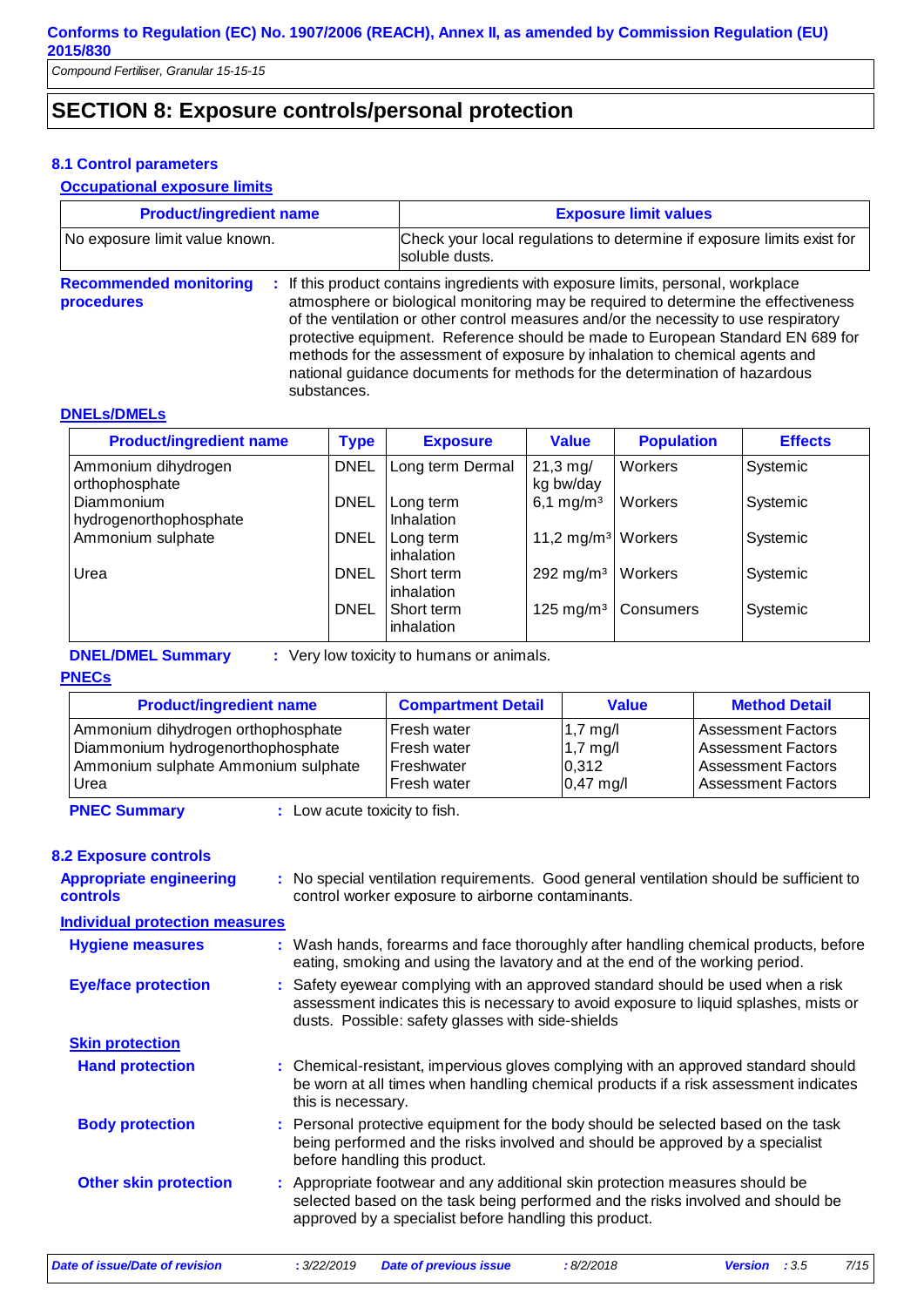*Compound Fertiliser, Granular 15-15-15*

### **SECTION 8: Exposure controls/personal protection**

| <b>Respiratory protection</b>                    | : Respirator selection must be based on known or anticipated exposure levels, the<br>hazards of the product and the safe working limits of the selected respirator. Use a<br>properly fitted, particulate filter respirator complying with an approved standard if a<br>risk assessment indicates this is necessary.            |
|--------------------------------------------------|---------------------------------------------------------------------------------------------------------------------------------------------------------------------------------------------------------------------------------------------------------------------------------------------------------------------------------|
| <b>Environmental exposure</b><br><b>controls</b> | : Emissions from ventilation or work process equipment should be checked to ensure<br>they comply with the requirements of environmental protection legislation. In some<br>cases, fume scrubbers, filters or engineering modifications to the process equipment<br>will be necessary to reduce emissions to acceptable levels. |

### **SECTION 9: Physical and chemical properties**

| 9.1 Information on basic physical and chemical properties          |                                                                                                            |
|--------------------------------------------------------------------|------------------------------------------------------------------------------------------------------------|
| <b>Appearance</b>                                                  |                                                                                                            |
| <b>Physical state</b>                                              | $:$ Solid.                                                                                                 |
| <b>Colour</b>                                                      | : Off-white to Pink                                                                                        |
| <b>Odour</b>                                                       | Odourless.                                                                                                 |
| <b>Odour threshold</b>                                             | : Not available.                                                                                           |
| pH                                                                 | 7 [Conc. (% w/w): 10%]                                                                                     |
| <b>Melting point/freezing point</b>                                | $: 190^{\circ}$ C                                                                                          |
| Initial boiling point and boiling                                  | : Decomposes.                                                                                              |
| range                                                              |                                                                                                            |
| <b>Flash point</b>                                                 | [Product does not sustain combustion.]                                                                     |
| <b>Evaporation rate</b>                                            | : Not available.                                                                                           |
| <b>Flammability (solid, gas)</b>                                   | : Non-flammable.                                                                                           |
| <b>Upper/lower flammability or</b><br>explosive limits             | : Not applicable. No flammable ingredients present.                                                        |
| <b>Vapour pressure</b>                                             | : Not available.                                                                                           |
| <b>Vapour density</b>                                              | : Not available.                                                                                           |
| <b>Relative density</b>                                            | : 1.6                                                                                                      |
| <b>Solubility(ies)</b>                                             | : Easily soluble in the following materials: hot water.<br>Soluble in the following materials: cold water. |
| <b>Partition coefficient: n-octanol/ : Not available.</b><br>water |                                                                                                            |
| <b>Auto-ignition temperature</b>                                   | : Not applicable.                                                                                          |
| <b>Decomposition temperature</b>                                   | $: 155^{\circ}$ C                                                                                          |
| <b>Viscosity</b>                                                   | Not available.                                                                                             |
| <b>Explosive properties</b>                                        | : No specific fire or explosion hazard.                                                                    |
| <b>Oxidising properties</b>                                        | : None. No oxidising ingredients present.                                                                  |
| 9.2 Other information                                              |                                                                                                            |
| <b>Solubility in water</b>                                         | : Soluble in water in any proportion.                                                                      |

No additional information.

| <b>SECTION 10: Stability and reactivity</b>       |                                                                                   |  |  |
|---------------------------------------------------|-----------------------------------------------------------------------------------|--|--|
| <b>10.1 Reactivity</b>                            | : Not considered to be reactive.                                                  |  |  |
| <b>10.2 Chemical stability</b>                    | : The product is stable.                                                          |  |  |
| <b>10.3 Possibility of</b><br>hazardous reactions | : Under normal conditions of storage and use, hazardous reactions will not occur. |  |  |
| <b>10.4 Conditions to avoid</b>                   | : No specific data.                                                               |  |  |

*Date of issue/Date of revision* **:** *3/22/2019 Date of previous issue : 8/2/2018 Version : 3.5 8/15*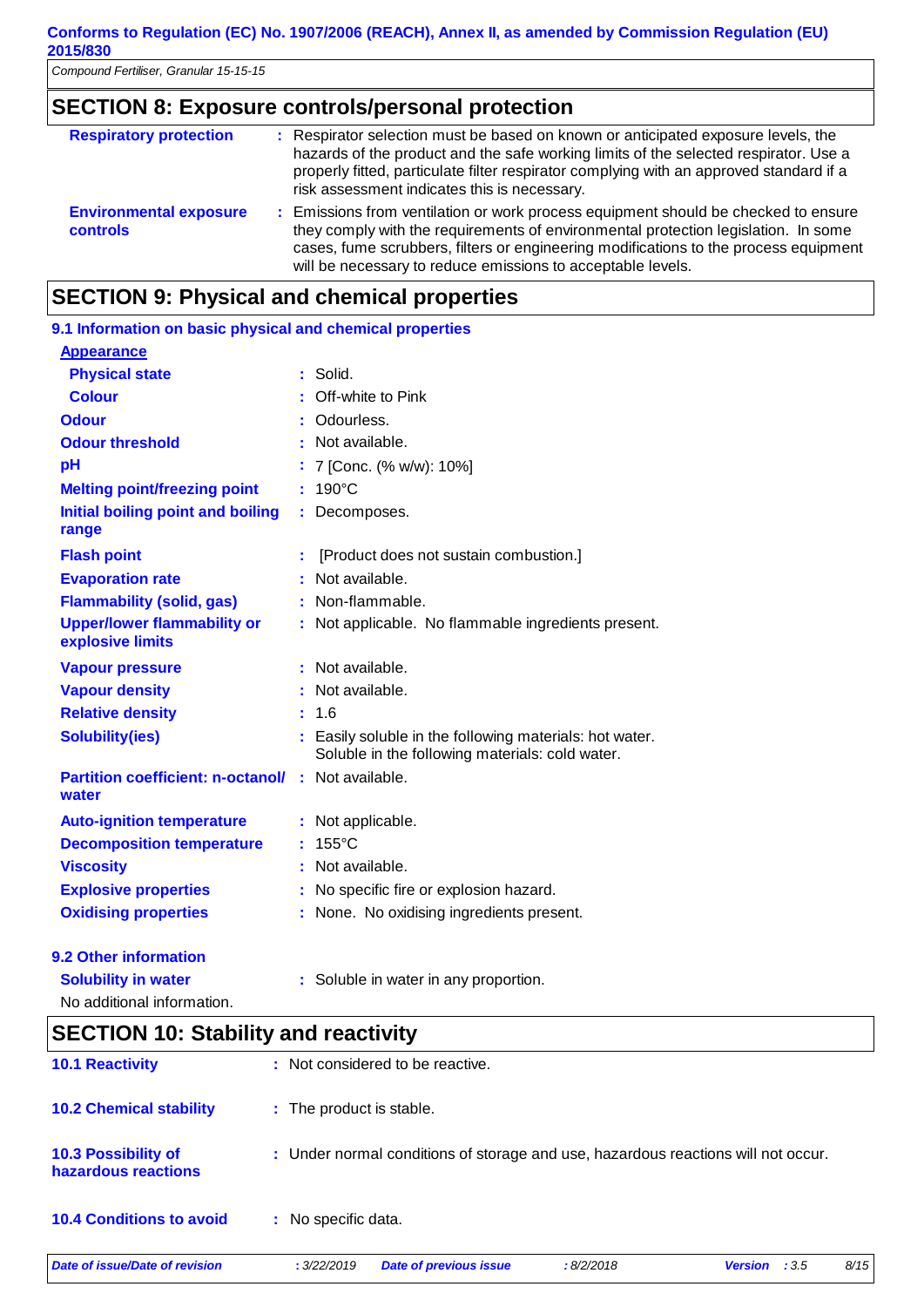### **SECTION 10: Stability and reactivity**

| 10.5 Incompatible materials                     | : May be incompatible with some materials of construction. Contact your sales<br>representative or a metallurgical specialist to ensure compatability with your<br>equipment.<br>Incompatible with:<br>strong acids<br>strong alkalis |
|-------------------------------------------------|---------------------------------------------------------------------------------------------------------------------------------------------------------------------------------------------------------------------------------------|
| <b>10.6 Hazardous</b><br>decomposition products | : Under normal conditions of storage and use, hazardous decomposition products<br>should not be produced.                                                                                                                             |

### **SECTION 11: Toxicological information**

#### **11.1 Information on toxicological effects**

#### **Acute toxicity**

| <b>Product/ingredient name</b>       | <b>Result</b>                   | <b>Species</b>          | <b>Dose</b> | <b>Exposure</b> |
|--------------------------------------|---------------------------------|-------------------------|-------------|-----------------|
| Diammonium<br>hydrogenorthophosphate | LC50 Inhalation Dusts and mists | Rat - Male,<br>Female   | $>5$ mg/l   | 4 hours         |
|                                      | LD50 Dermal                     | Rat - Male,<br>Female   | >5000 mg/kg | -               |
|                                      | LD50 Oral                       | Mouse - Male,<br>Female | 3040 mg/kg  |                 |
|                                      | LD50 Oral                       | Rat - Male,<br>Female   | >2000 mg/kg | -               |
| Potassium chloride                   | LD50 Oral                       | Rat                     | 2600 mg/kg  |                 |
| Urea                                 | LD50 Oral                       | Rat                     | 8471 mg/kg  |                 |

**Conclusion/Summary :** Very low toxicity to humans or animals. Effects are not sufficient for classification as hazardous.

#### **Acute toxicity estimates**

Not available.

#### **Irritation/Corrosion**

| <b>Product/ingredient name</b>       | <b>Result</b>                                                                                           | <b>Species</b>             | <b>Score</b> | <b>Exposure</b>                     | <b>Observation</b>                                   |
|--------------------------------------|---------------------------------------------------------------------------------------------------------|----------------------------|--------------|-------------------------------------|------------------------------------------------------|
| Diammonium<br>hydrogenorthophosphate | Skin - Oedema                                                                                           | Rabbit                     | 0            | 72 hours                            |                                                      |
| Ammonium sulphate                    | Eyes - Adverse effects-None.<br>Eyes-Adverse effects-None.<br>Skin irritation-Adverse effects-<br>None. | Rabbit<br>Rabbit<br>Rabbit | 0<br>0<br>0  | l72 hours<br>l72 hours<br>l72 hours | $\overline{\phantom{a}}$<br>$\overline{\phantom{a}}$ |

**Conclusion/Summary**

**Skin** : Non-irritating to the skin.

**Eyes** : Non-irritating to the eyes.

**Respiratory :** No known significant effects or critical hazards.

#### **Sensitisation**

| <b>Product/ingredient name</b>         | <b>Route of</b><br>exposure | <b>Species</b> | <b>Result</b>   |
|----------------------------------------|-----------------------------|----------------|-----------------|
| l Diammonium<br>hydrogenorthophosphate | Skin                        | Mouse          | Not sensitizing |

#### **Conclusion/Summary**

- 
- **Skin** : Non-sensitiser to skin.
- 
- **Respiratory :** Non-sensitiser to lungs.

**Mutagenicity**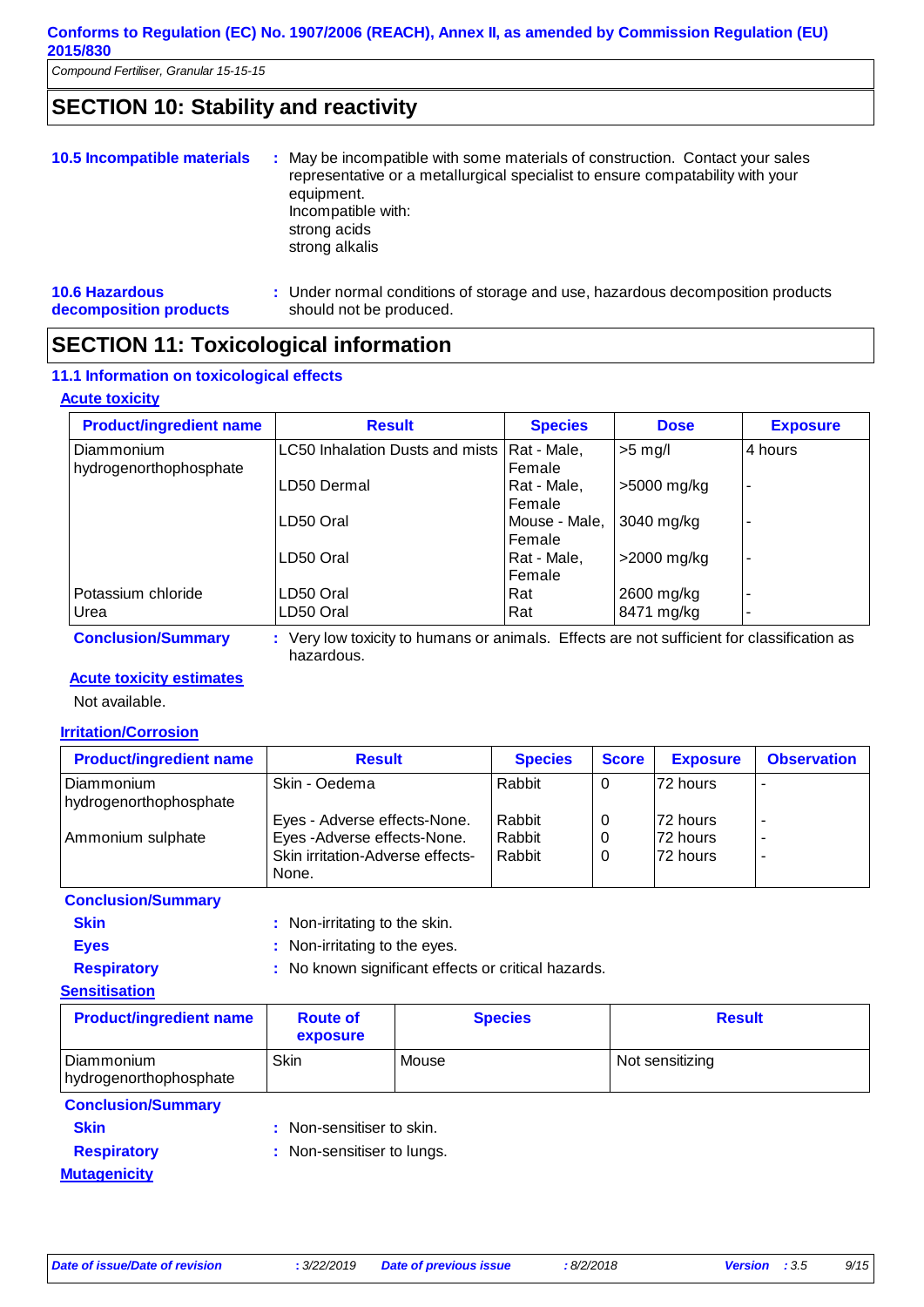*Compound Fertiliser, Granular 15-15-15*

### **SECTION 11: Toxicological information**

| <b>Product/ingredient name</b> | <b>Test</b>                                   | <b>Experiment</b>         | <b>Result</b> |
|--------------------------------|-----------------------------------------------|---------------------------|---------------|
| Diammonium                     | OECD 473 473 In vitro                         | Experiment: In vitro      | Negative      |
| hydrogenorthophosphate         | Mammalian                                     | Subject: Mammalian-Animal |               |
|                                | Chromosomal<br><b>Aberration Test</b>         | Cell: Germ                |               |
|                                | 471 Bacterial Reverse<br><b>Mutation Test</b> | Subject: Bacteria         | Negative      |
| Potassium chloride             |                                               | Subject: Bacteria         | Negative      |

**Conclusion/Summary :** Not available.

#### **Carcinogenicity**

**Conclusion/Summary :** Not available.

#### **Reproductive toxicity**

| <b>Product/ingredient name</b>                            | <b>Maternal</b><br>toxicity        | <b>Fertility</b>                   | <b>Developmental</b><br>toxin | <b>Species</b>                                 | <b>Dose</b>                                           | <b>Exposure</b> |
|-----------------------------------------------------------|------------------------------------|------------------------------------|-------------------------------|------------------------------------------------|-------------------------------------------------------|-----------------|
| Diammonium<br>hydrogenorthophosphate<br>Ammonium sulphate | <b>Negative</b><br><b>Negative</b> | <b>Negative</b><br><b>Negative</b> | Negative<br>Negative          | Mouse - Male,<br>lFemale<br>Rat - Male, Female | Oral:<br>5000 mg/<br>lkg<br>lOral:<br>1500 mg/<br> kg |                 |

**Conclusion/Summary :** No known significant effects or critical hazards.

#### **Teratogenicity**

**Conclusion/Summary :** No teratogenic effect.

**Specific target organ toxicity (single exposure)**

Not available.

#### **Specific target organ toxicity (repeated exposure)**

Not available.

#### **Aspiration hazard**

Not available.

| <b>Information on likely routes</b><br>of exposure | : Skin contact<br>Inhalation                        |
|----------------------------------------------------|-----------------------------------------------------|
| <b>Potential acute health effects</b>              |                                                     |
| Eye contact                                        | : May cause irritation due to mechanical action.    |
| <b>Inhalation</b>                                  | : No known significant effects or critical hazards. |
| <b>Skin contact</b>                                | : No known significant effects or critical hazards. |
| <b>Ingestion</b>                                   | : No known significant effects or critical hazards. |

#### **Symptoms related to the physical, chemical and toxicological characteristics**

| Eye contact         | : May cause irritation due to mechanical action. |
|---------------------|--------------------------------------------------|
| <b>Inhalation</b>   | : No specific data.                              |
| <b>Skin contact</b> | : No specific data.                              |
| <b>Ingestion</b>    | : No specific data.                              |
|                     |                                                  |

| Delayed and immediate effects as well as chronic effects from short and long-term exposure |              |                               |           |                |                |
|--------------------------------------------------------------------------------------------|--------------|-------------------------------|-----------|----------------|----------------|
| <b>Short term exposure</b>                                                                 |              |                               |           |                |                |
| <b>Potential immediate</b><br>effects                                                      | : See above. |                               |           |                |                |
| <b>Potential delayed effects</b>                                                           | : See above. |                               |           |                |                |
| Long term exposure                                                                         |              |                               |           |                |                |
| Date of issue/Date of revision                                                             | : 3/22/2019  | <b>Date of previous issue</b> | :8/2/2018 | <b>Version</b> | 10/15<br>: 3.5 |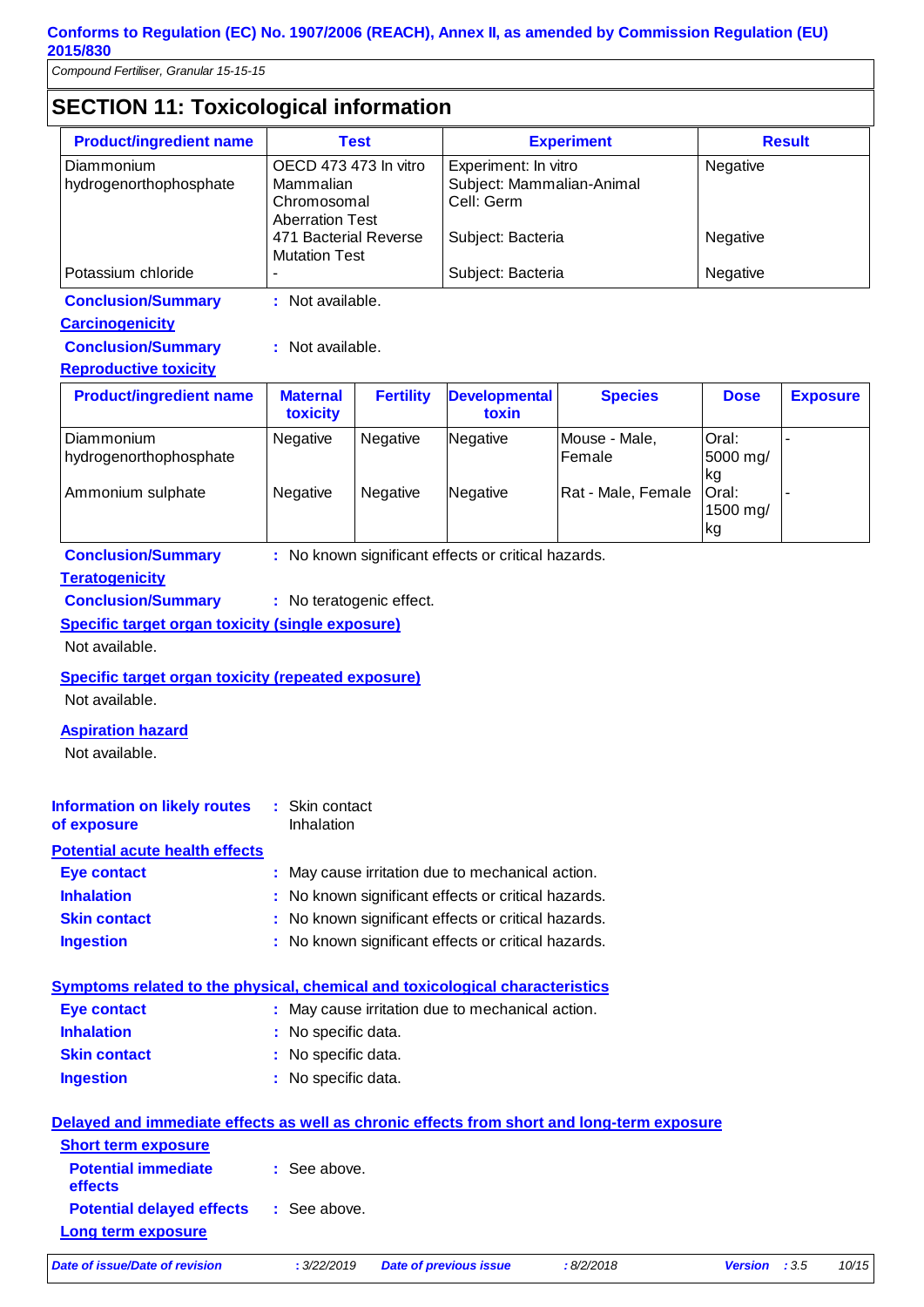**effects**

### **SECTION 11: Toxicological information**

**Potential immediate :** See above.

#### **Potential delayed effects :** : See below.

#### **Potential chronic health effects**

| <b>Product/ingredient name</b>              | <b>Result</b>                                       | <b>Species</b>        | <b>Dose</b> | <b>Exposure</b> |  |
|---------------------------------------------|-----------------------------------------------------|-----------------------|-------------|-----------------|--|
| <b>Diammonium</b><br>hydrogenorthophosphate | Chronic NOAEL Oral                                  | Rat - Male,<br>Female | $250$ mg/kg |                 |  |
| <b>Conclusion/Summary</b>                   | : No known significant effects or critical hazards. |                       |             |                 |  |
| <b>General</b>                              | : No known significant effects or critical hazards. |                       |             |                 |  |
| <b>Carcinogenicity</b>                      | : No known significant effects or critical hazards. |                       |             |                 |  |
| <b>Mutagenicity</b>                         | : No known significant effects or critical hazards. |                       |             |                 |  |
| <b>Teratogenicity</b>                       | : No known significant effects or critical hazards. |                       |             |                 |  |
| <b>Developmental effects</b>                | : No known significant effects or critical hazards. |                       |             |                 |  |
| <b>Fertility effects</b>                    | : No known significant effects or critical hazards. |                       |             |                 |  |

#### **Other information :**

: Not available.

### **SECTION 12: Ecological information**

#### **12.1 Toxicity**

| <b>Product/ingredient name</b>                              | <b>Result</b>                                                                             | <b>Species</b>                                                                 | <b>Exposure</b>        |
|-------------------------------------------------------------|-------------------------------------------------------------------------------------------|--------------------------------------------------------------------------------|------------------------|
| l Diammonium<br>hydrogenorthophosphate<br>Ammonium sulphate | Acute LC50 1700 mg/l Fresh water<br>Acute LC50 53 mg/l                                    | Fish - Cirrhinus mrigala/L.<br>Rohita - Fry<br><b>Fish-Oncorhynchus mykiss</b> | 196 hours<br>196 hours |
| <b>Conclusion/Summary</b>                                   | : Practically non-toxic to aquatic organisms. Based on available data, the classification |                                                                                |                        |

criteria are not met.

#### **12.2 Persistence and degradability**

**Conclusion/Summary :** According to EC criteria: Readily biodegradable

#### **12.3 Bioaccumulative potential**

Not available.

#### **12.4 Mobility in soil**

| <b>Soil/water partition</b><br><b>coefficient (Koc)</b> | : Not available. |
|---------------------------------------------------------|------------------|
| <b>Mobility</b>                                         | : Not available. |

#### **12.5 Results of PBT and vPvB assessment**

| <b>PBT</b>  | : Not applicable. Inorganic salt. |
|-------------|-----------------------------------|
| <b>vPvB</b> | : Not applicable. Inorganic salt. |

#### **12.6 Other adverse effects** : No known significant effects or critical hazards.

### **SECTION 13: Disposal considerations**

The information in this section contains generic advice and guidance.

#### **13.1 Waste treatment methods**

#### **Product**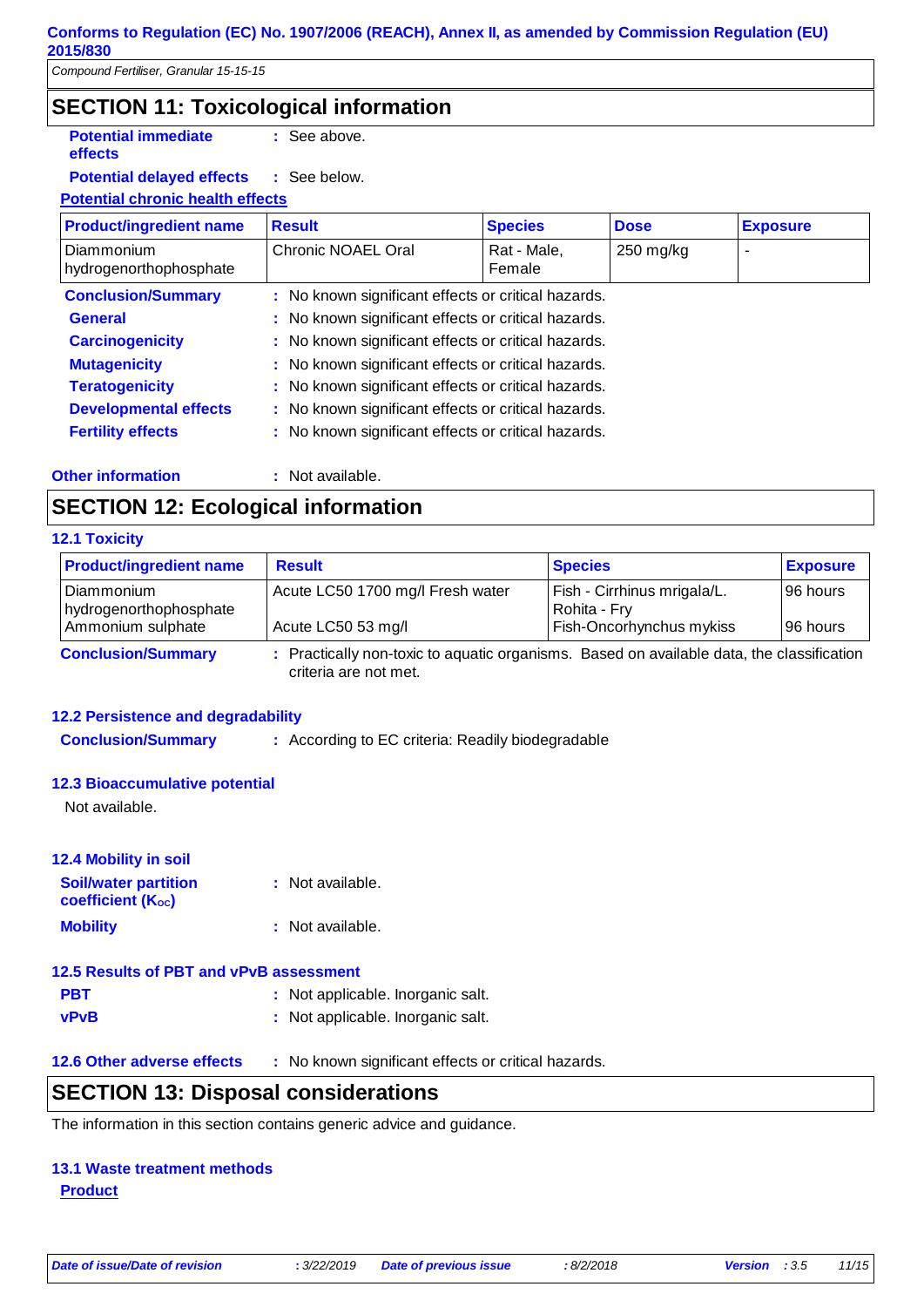*Compound Fertiliser, Granular 15-15-15*

### **SECTION 13: Disposal considerations**

| <b>Methods of disposal</b> | : The generation of waste should be avoided or minimised wherever possible.             |
|----------------------------|-----------------------------------------------------------------------------------------|
|                            | Significant quantities of waste product residues should not be disposed of via the foul |
|                            | sewer but processed in a suitable effluent treatment plant. Disposal of this product,   |
|                            | solutions and any by-products should at all times comply with the requirements of       |
|                            | environmental protection and waste disposal legislation and any regional local          |
|                            | authority requirements.                                                                 |

#### **Hazardous waste :** Non-hazardous waste

#### **European waste catalogue (EWC)**

| <b>Waste code</b>          | <b>Waste designation</b>                                                                                                                                                                                                                                                                                                                     |  |  |
|----------------------------|----------------------------------------------------------------------------------------------------------------------------------------------------------------------------------------------------------------------------------------------------------------------------------------------------------------------------------------------|--|--|
| 06 10 99                   | wastes from the MFSU of nitrogen chemicals, nitrogen chemical processes and fertiliser<br>manufacture<br>wastes not otherwise specified                                                                                                                                                                                                      |  |  |
| <b>Packaging</b>           |                                                                                                                                                                                                                                                                                                                                              |  |  |
| <b>Methods of disposal</b> | : The generation of waste should be avoided or minimised wherever possible. Waste<br>packaging should be recycled. Incineration or landfill should only be considered<br>when recycling is not feasible.                                                                                                                                     |  |  |
| <b>Special precautions</b> | : This material and its container must be disposed of in a safe way. Care should be<br>taken when handling emptied containers that have not been cleaned or rinsed out.<br>Empty containers or liners may retain some product residues. Avoid dispersal of spilt<br>material and runoff and contact with soil, waterways, drains and sewers. |  |  |

### **SECTION 14: Transport information**

|                                           | <b>ADR/RID</b> | <b>ADN</b>               | <b>IMDG</b>    | <b>ICAO</b>    |
|-------------------------------------------|----------------|--------------------------|----------------|----------------|
| 14.1 UN number                            | Not regulated. | Not regulated.           | Not regulated. | Not regulated. |
| 14.2 UN proper<br>shipping name           | $\blacksquare$ | ٠                        |                |                |
| <b>14.3 Transport</b><br>hazard class(es) | $\blacksquare$ | ۰                        |                |                |
| 14.4 Packing group                        |                | $\overline{\phantom{a}}$ | ٠              | ۰              |
| 14.5<br><b>Environmental</b><br>hazards   | No.            | No.                      | No.            | No.            |
| <b>Additional</b><br>information          |                |                          |                |                |

**14.6 Special precautions for user**

**Transport within user's premises:** always transport in closed containers that are **:** upright and secure. Ensure that persons transporting the product know what to do in the event of an accident or spillage.

**14.7 Transport in bulk according to Annex II of Marpol and the IBC Code** **:** Not available.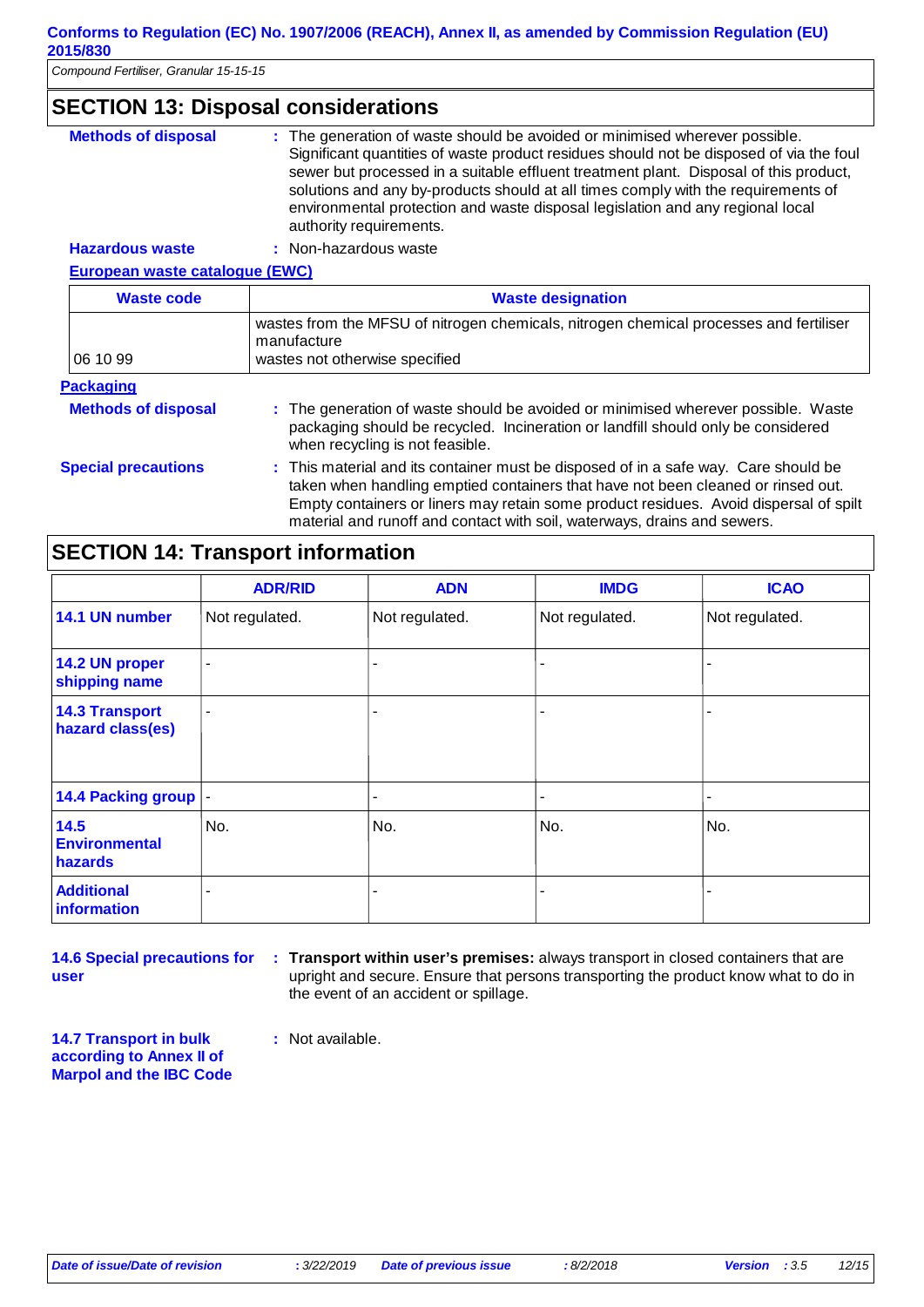*Compound Fertiliser, Granular 15-15-15*

### **SECTION 15: Regulatory information**

**15.1 Safety, health and environmental regulations/legislation specific for the substance or mixture**

**EU Regulation (EC) No. 1907/2006 (REACH)**

**Annex XIV - List of substances subject to authorisation**

**Annex XIV**

None of the components are listed.

**Substances of very high concern**

None of the components are listed.

**Annex XVII - Restrictions** : Not applicable.

**on the manufacture, placing on the market and use of certain dangerous substances, mixtures and articles**

#### **Other EU regulations**

**Europe inventory** : All components are listed or exempted.

**Ozone depleting substances (1005/2009/EU)**

Not listed.

#### **Prior Informed Consent (PIC) (649/2012/EU)**

Not listed.

#### **Seveso Directive**

This product is not controlled under the Seveso III Directive.

#### **International regulations**

**Chemical Weapon Convention List Schedules I, II & III Chemicals**

Not listed.

**Montreal Protocol (Annexes A, B, C, E)**

Not listed.

**Stockholm Convention on Persistent Organic Pollutants** Not listed.

**Rotterdam Convention on Prior Informed Consent (PIC)** Not listed.

**UNECE Aarhus Protocol on POPs and Heavy Metals** Not listed.

| <b>International lists</b> |                                                                                                             |
|----------------------------|-------------------------------------------------------------------------------------------------------------|
| <b>National inventory</b>  |                                                                                                             |
| <b>Australia</b>           | : All components are listed or exempted.                                                                    |
| <b>Canada</b>              | : All components are listed or exempted.                                                                    |
| <b>China</b>               | : All components are listed or exempted.                                                                    |
| <b>Japan</b>               | : Japan inventory (ENCS): All components are listed or exempted.<br>Japan inventory (ISHL): Not determined. |
| <b>Malaysia</b>            | : Not determined.                                                                                           |
| <b>New Zealand</b>         | : All components are listed or exempted.                                                                    |
| <b>Philippines</b>         | : All components are listed or exempted.                                                                    |
| <b>Republic of Korea</b>   | : All components are listed or exempted.                                                                    |
| <b>Taiwan</b>              | : All components are listed or exempted.                                                                    |
| <b>Turkey</b>              | : Not determined.                                                                                           |
| <b>United States</b>       | : All components are listed or exempted.                                                                    |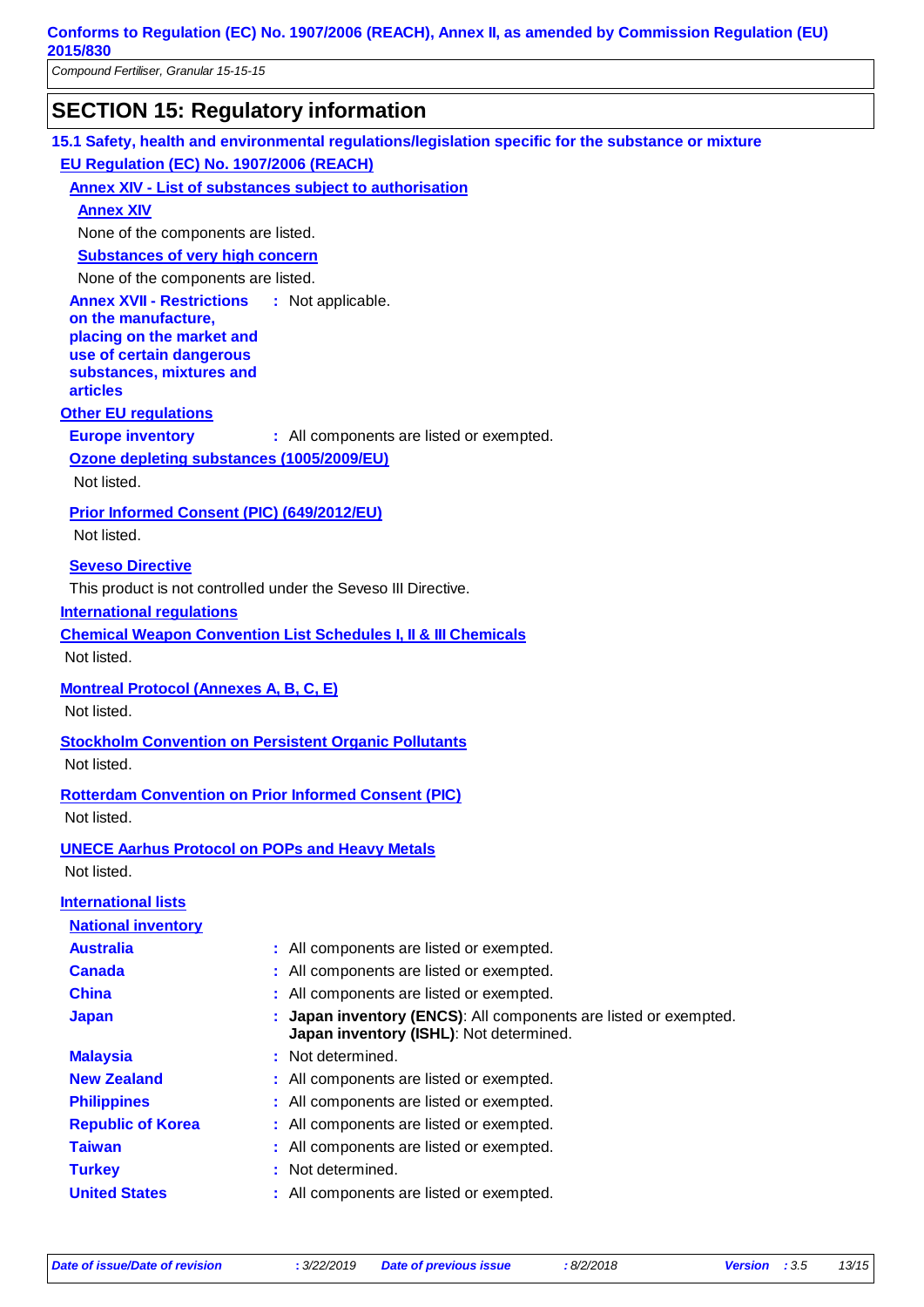### **SECTION 15: Regulatory information**

**15.2 Chemical safety assessment**

**:** Complete.

### **SECTION 16: Other information**

|                                                                   | $\nabla$ Indicates information that has changed from previously issued version.                                                                                                                                                                                                                                                                                                                                                                                                                                                                                                                                                                                                                                                                                                                                                                                                                                                                                                                                                                                                                                                                                                                                                                                                                                                                                                                                                                                                                                                                                                                                                          |
|-------------------------------------------------------------------|------------------------------------------------------------------------------------------------------------------------------------------------------------------------------------------------------------------------------------------------------------------------------------------------------------------------------------------------------------------------------------------------------------------------------------------------------------------------------------------------------------------------------------------------------------------------------------------------------------------------------------------------------------------------------------------------------------------------------------------------------------------------------------------------------------------------------------------------------------------------------------------------------------------------------------------------------------------------------------------------------------------------------------------------------------------------------------------------------------------------------------------------------------------------------------------------------------------------------------------------------------------------------------------------------------------------------------------------------------------------------------------------------------------------------------------------------------------------------------------------------------------------------------------------------------------------------------------------------------------------------------------|
| <b>Abbreviations and acronyms : ATE = Acute Toxicity Estimate</b> | CLP = Classification, Labelling and Packaging Regulation [Regulation (EC) No.<br>1272/2008]<br>DMEL = Derived Minimal Effect Level<br>DNEL = Derived No Effect Level<br>EUH statement = CLP-specific Hazard statement<br>PBT = Persistent, Bioaccumulative and Toxic<br><b>PNEC</b> = Predicted No Effect Concentration<br><b>RRN</b> = REACH Registration Number<br>vPvB = Very Persistent and Very Bioaccumulative                                                                                                                                                                                                                                                                                                                                                                                                                                                                                                                                                                                                                                                                                                                                                                                                                                                                                                                                                                                                                                                                                                                                                                                                                     |
| <b>Key literature references</b><br>and sources for data          | : REGULATION (EC) No 1907/2006 OF THE EUROPEAN PARLIAMENT AND OF<br>THE COUNCIL OF 18 DECEMBER 2006, with successive adaptations, amendments,<br>and corrigenda.<br>REGULATION (EC) No 1272/2008 OF THE EUROPEAN PARLIAMENT AND OF<br>THE COUNCIL OF 16 DECEMBER 2008, with successive adaptations, amendments,<br>and corrigenda.<br>ECHA, European Chemicals Agency, Classification and Labelling Database<br>DIRECTIVE 2012/18/EU OF THE EUROPEAN PARLIAMENT AND OF THE<br>COUNCIL OF 4 JULY 2012 on the control of major-accident hazards involving<br>dangerous substances<br>European Agreement concerning the International Carriage of Dangerous Goods by<br>Road (ADR), latest revision.<br>Directive 2008/68/EC of the European Parliament and of the Council of 24<br>September 2008 on the inland transport of dangerous goods, with successive<br>amendments.<br>REGULATION (EC) No 2003/2003 OF THE EUROPEAN PARLIAMENT AND OF<br>THE COUNCIL OF 13 OCTOBER 2003 RELATING TO FERTILISERS, with<br>successive adaptations, amendments, and corrigenda.<br>American Conference of Governmental Industrial Hygienists, Threshold Limit Values<br>for Chemical Substances, latest edition.<br>Corrosion Data Survey, Sixth Edition, 1985, National Association of Corrosion<br>Engineers<br>ERG 2016 Emergency Response Guidebook<br>IARC Monographs on the Evaluation of Carcinogenic Risks to Humans.<br>The Fertilizer Institute, Toxicity Testing Results, March 2003<br>Substance Information Exchange Forum Database<br>Procedure used to derive the classification according to Regulation (EC) No. 1272/2008 [CLP/GHS] |
|                                                                   |                                                                                                                                                                                                                                                                                                                                                                                                                                                                                                                                                                                                                                                                                                                                                                                                                                                                                                                                                                                                                                                                                                                                                                                                                                                                                                                                                                                                                                                                                                                                                                                                                                          |

| <b>Classification</b> | <b>Justification</b> |  |
|-----------------------|----------------------|--|
| Not classified.       | Calculation method   |  |

#### **Full text of abbreviated H statements**

Not applicable.

#### **Full text of classifications [CLP/GHS]**

Not applicable.

| Date of issue/ Date of<br>revision | : 3/22/2019 |
|------------------------------------|-------------|
| Date of previous issue             | : 8/2/2018  |
| <b>Version</b>                     | : 3.5       |
| <b>Notice to reader</b>            |             |